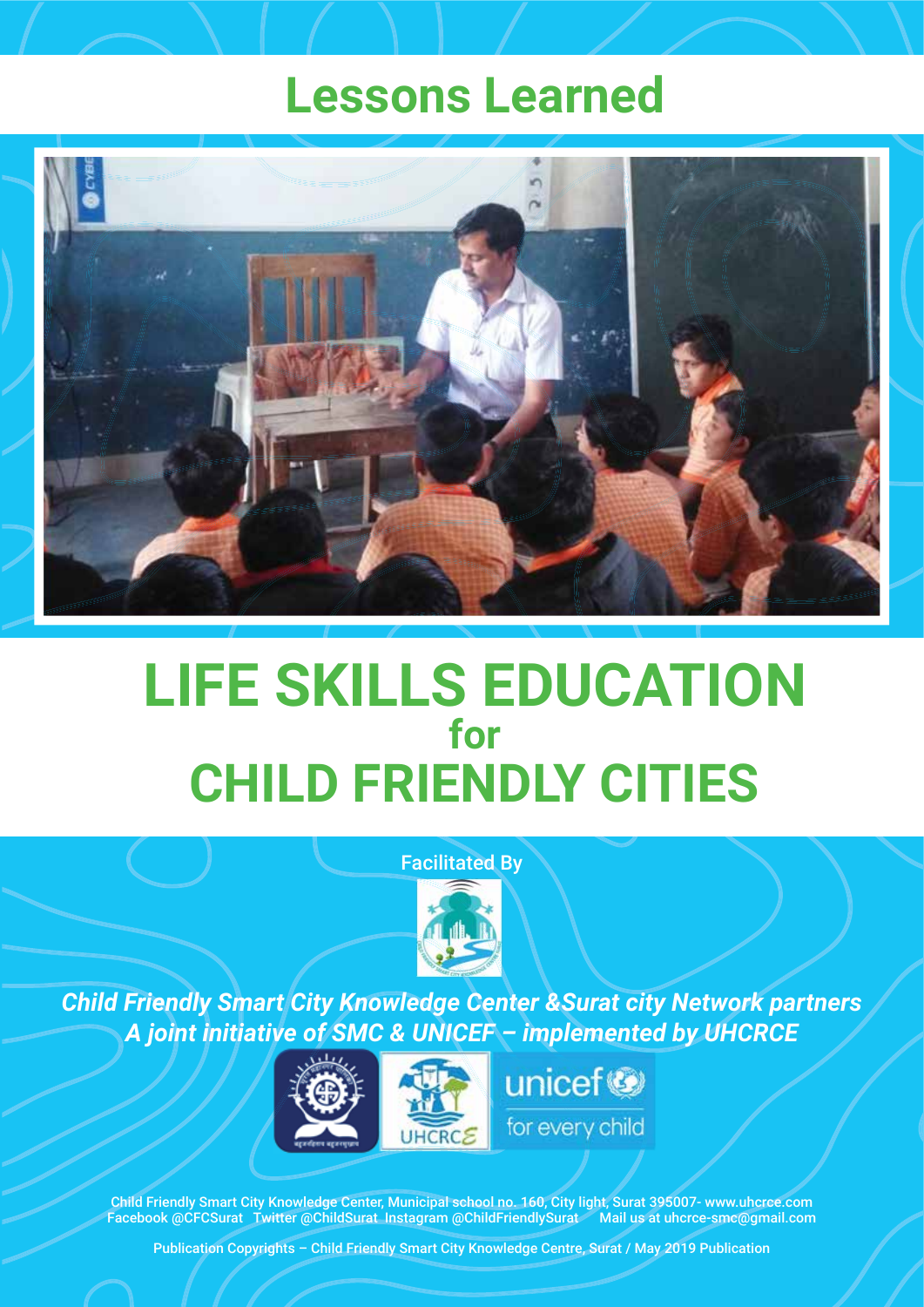### About Child Friendly Smart City Knowledge Center (CFSCKC),

Launched in September 2017, Child Friendly Smart City Knowledge Centre (CFSCKC) is a joint initiative of Surat Municipal Corporation (SMC) and UNICEF. It's the first of its kind project in India. This project is operationalized by urban health and climate resilience Centre of Excellence (UHCRCE). UHCRCE is a registered Public Private Partnership Trust settled by Surat Municipal Corporation.

## Life Skills Education Program - Pilot

| <b>WHY</b> |                                                                                                              | WHEN             |              |                    |
|------------|--------------------------------------------------------------------------------------------------------------|------------------|--------------|--------------------|
|            | <b>Top Priority for Surat</b><br>Considering Child safety<br>(CFC Think tank workshops)                      |                  |              |                    |
| 旨          | <b>Demand by Adolescents</b><br>(Children's Charter of Demands<br>2018)                                      | ,,,,,,,,,,,,,,,, |              |                    |
|            | Innovative "urban" specific<br>approaches needed<br>(Endorsed by CFSCKC & City<br>partners field experience) | OCT<br>2018      | <b>TO</b>    | <b>MAR</b><br>2019 |
|            |                                                                                                              |                  | <b>Pilot</b> |                    |



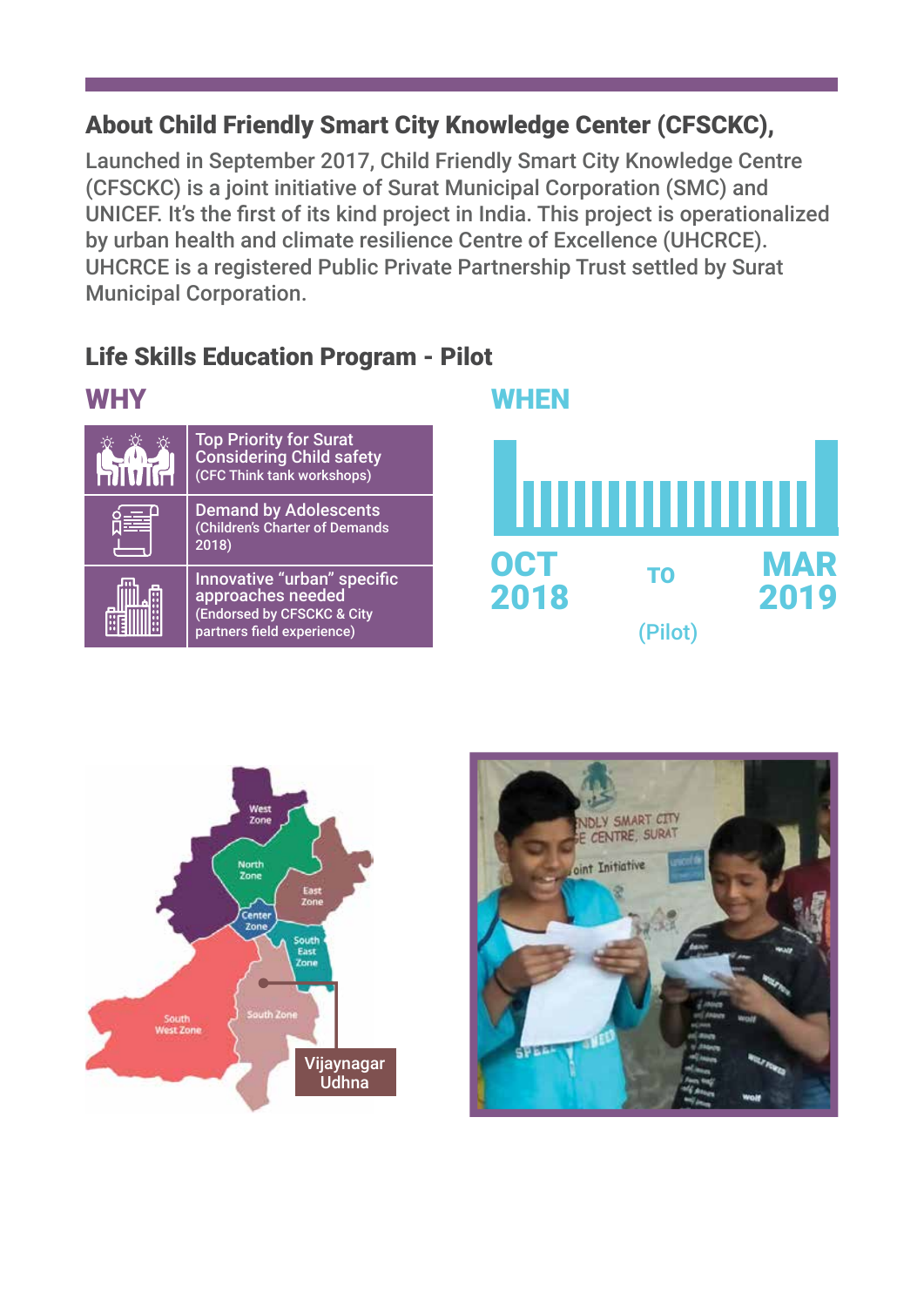#### WHAT & HOW

Identifying & training of 25 Life skills Education CFS Master Trainers

developed Surat Urban specific, context appropriate training modules

#### Life skills accredited by UNICEF

- Creative Thinking
- Critical Thinking
- 
- 
- Understanding Self Understanding Emotions Decision Making Problem Solving
- Empathy
	-
- Communication
- 



Life skills is something what our children really need!

"There have been instances when a group of children in our school was found with sharp knives in their bags. Last week only, some money from one of the teachers bag was stolen and later after inquiry, it was found in bag of one of the child. Although these are extreme cases and only limited to a few children, this is what reality of our schools. I myself had brought last year a series of story books of life skills and I used to teach it to children. But I couldn't sustain it because sometimes it is discouraging to see that my efforts are going nowhere and other school tasks are also need to be fulfilled. But this training has brought a new pride and hope "



*— A lady teacher trainer from School No.206*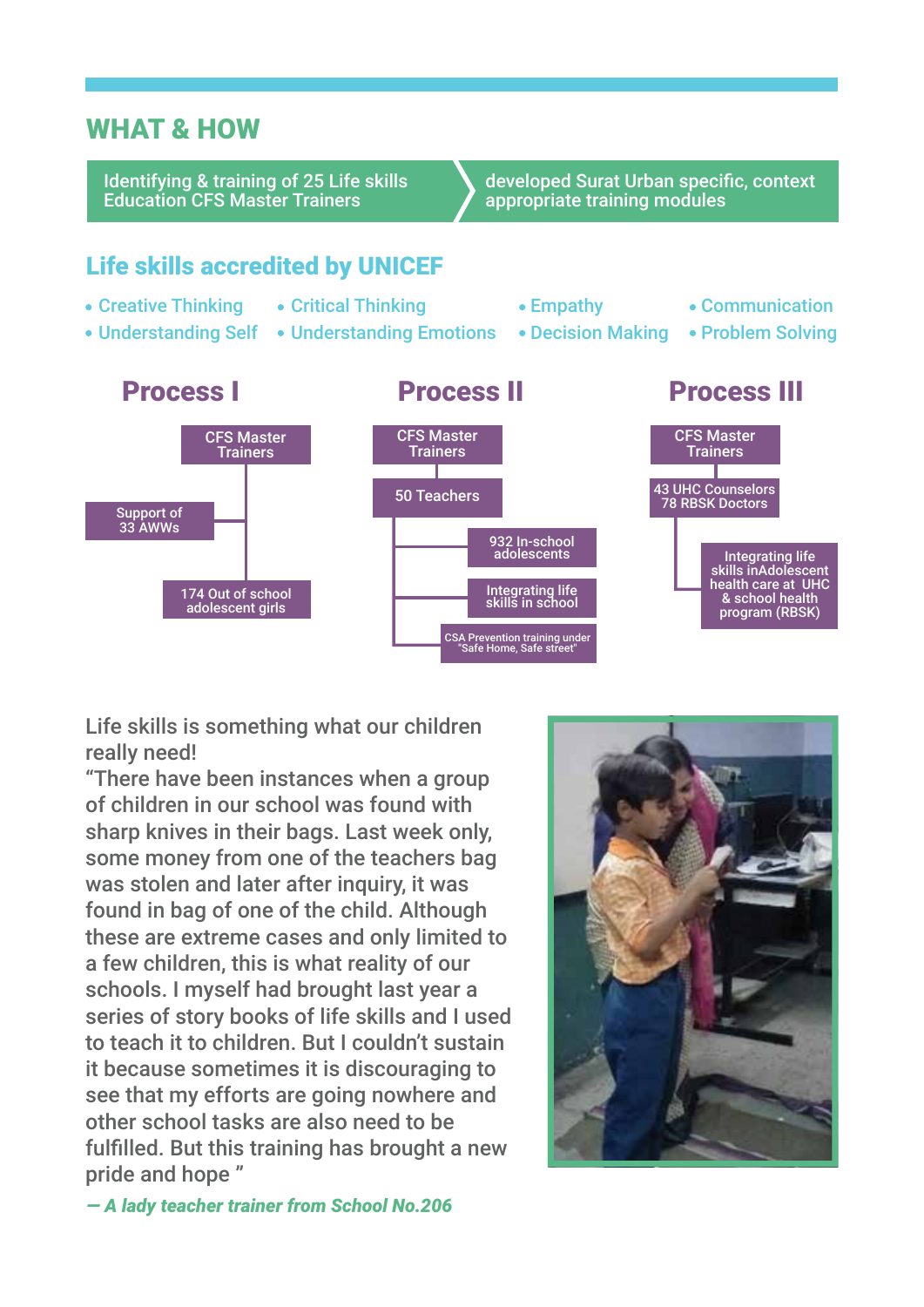## Multi-stakeholder collaborations are must *Lesson 1*

Urban life skills models will not work if stakeholders are working in silos. Government departments, organizations, civil society and community must join hands to develop fullest potential in life skills especially for vulnerable but capable urban adolescents.

| <b>Stakeholder</b>                                                       | <b>Partners</b>                                                                                                                                                                                                                                                                                                                                              | <b>Role</b>                                                                                                                                                                                |
|--------------------------------------------------------------------------|--------------------------------------------------------------------------------------------------------------------------------------------------------------------------------------------------------------------------------------------------------------------------------------------------------------------------------------------------------------|--------------------------------------------------------------------------------------------------------------------------------------------------------------------------------------------|
| <b>City Government</b><br><b>(Surat Municipal</b><br><b>Corporation)</b> | Nagar Prathamik Shikshan Samiti<br>(Education department)<br><b>Udhana Urban Resource Centre (URC)</b><br><b>Integrated Child Development Service</b><br>(ICDS)<br><b>Health Department</b><br>Rashtriya Bal Swasthya Karyakram                                                                                                                              | <b>Approval of participation</b><br><b>Training infrastructure</b><br><b>Training participants mobilization</b><br>and coordination<br><b>Guidance for feasibility of process</b>          |
| <b>Academia</b>                                                          | <b>Government Medical College, Surat</b><br><b>MSW Program, Sociology department,</b><br><b>VNSGU</b>                                                                                                                                                                                                                                                        | <b>Master Trainers &amp; Handholding</b><br>On ground community based training<br>for out of school<br><b>Volunteers for training management</b><br><b>Research- Documentation support</b> |
| <b>Non-Government</b><br><b>organizations</b>                            | <b>Parenting for Peace</b><br><b>SAHAS</b><br><b>Surachana Educational Trust</b><br>Mahila Sahkari Udyog Mandir<br><b>Pratham Counsel for Vulnerable</b><br>children<br><b>SURACCSA</b><br><b>Child Online Protection Foundation of</b><br><b>India</b><br><b>Samata Charitable Trust</b><br><b>Centre for Social Studies</b><br><b>Asadharan Foundation</b> | <b>Master Trainers &amp; Handholding</b><br><b>Volunteers for training management</b><br>On ground community based training<br>for out of school                                           |
| <b>Nodal agency</b>                                                      | <b>CFSCKC Through UHCRCE in</b><br><b>consultation with UNICEF</b>                                                                                                                                                                                                                                                                                           | <b>Conceptualization, coordination,</b><br>integration and implementation                                                                                                                  |



Networking meetings with stakeholders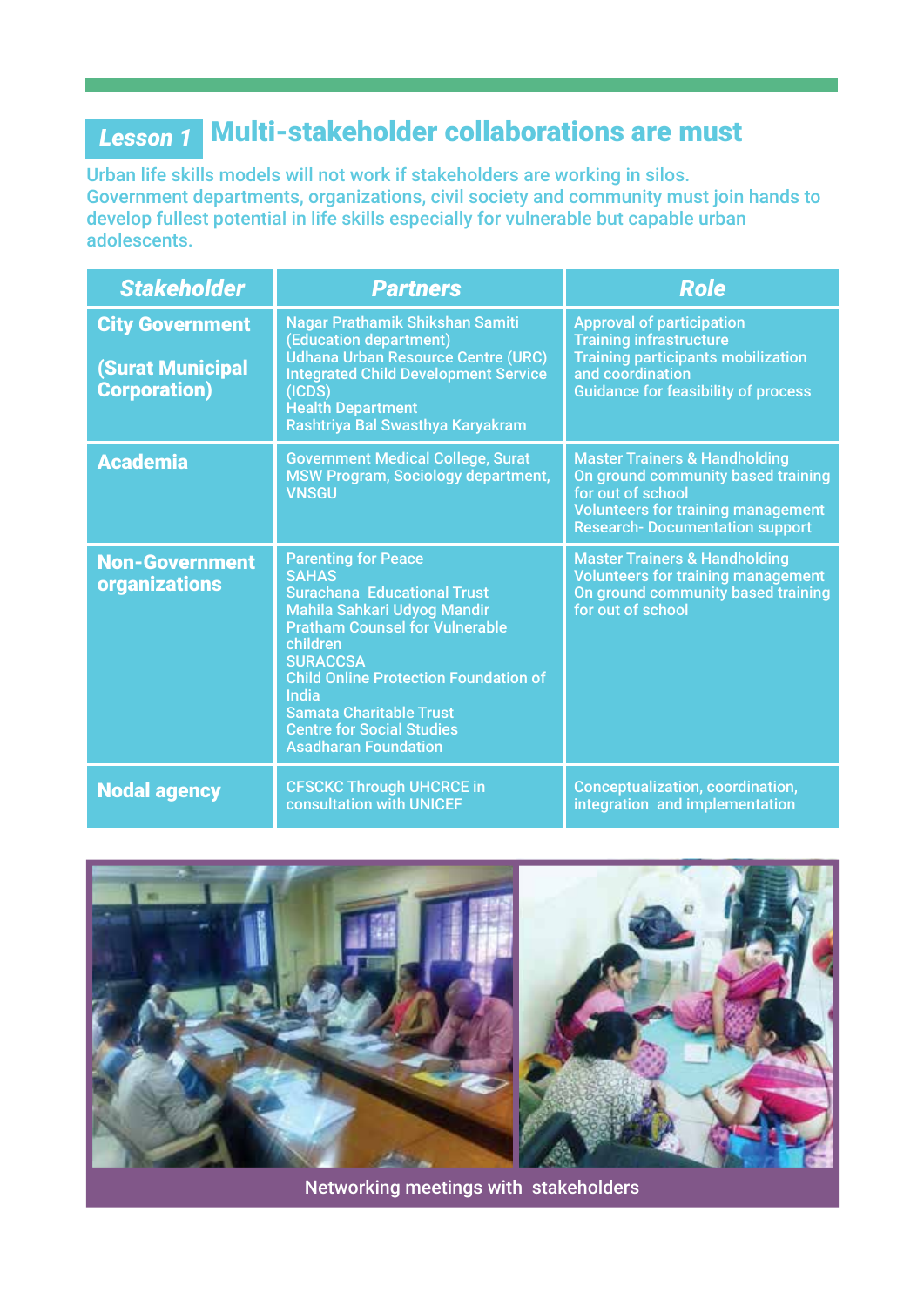## L<sub>esson 2</sub> Life "skills" must be clubbed with adolescentappropriate "knowledge" themes

Life skills will be meaningful when they will be applied and hence, to understand context of urban adolescents, becomes important. When skill set is built on knowledge themes appropriate for recipients, ranging from child safety to nutrition to education, it will make sense for them.

#### Mapping of adolescent specific issues & relevant life skills (Emerged from group work by RBSK doctors)

| <b>Adolescent issues</b>                                                                      | Life skills                                                                                                                                                                                                                                                                                          |  |
|-----------------------------------------------------------------------------------------------|------------------------------------------------------------------------------------------------------------------------------------------------------------------------------------------------------------------------------------------------------------------------------------------------------|--|
| <b>Menstrual problems in</b><br><b>girls</b>                                                  | <b>Critical thinking</b> for example, awareness, Menstrual hygiene,<br>What to use, how to dispose, taboos, medical support                                                                                                                                                                          |  |
| <b>Malnourishment and</b><br>anemia - Obesity and<br>thinness- Both need to be<br>considered. | <b>Decision making Behaviour change for exercise, P.E. Classes</b><br>should be made compulsory, Make healthy alterations in diet,<br>Be a role model - folic acid supplementation, Tablet should be<br>given in front of the teacher, administrators should report when<br>there is lack of supply. |  |
| <b>Stress</b>                                                                                 | Creative thinking - Proper sleep, meditation, diet. Creative art                                                                                                                                                                                                                                     |  |
| <b>Acne</b>                                                                                   | <b>Critical thinking</b> - Cleanliness, Diet, washing face, stress                                                                                                                                                                                                                                   |  |
| <b>Social Anxiety</b>                                                                         | <b>Understanding self &amp; emotions Expectations to behave in a</b><br>particular way that is socially acceptable, indecisive and no<br>clarity for future                                                                                                                                          |  |
| <b>Indiscipline</b>                                                                           | <b>Decision making</b> - Timings, targets, deadlines, habits of diet<br>and study                                                                                                                                                                                                                    |  |
| <b>Lack of knowledge</b>                                                                      | <b>Communication</b> - Awareness about the importance of this age,<br>Taboos, career and physical development stage, diet, health,<br>social and emotional balancing.                                                                                                                                |  |
| <b>Sexual and reproductive</b><br><b>health-Teenage</b>                                       | <b>Communication</b> - Privacy and confidentiality in cases related to<br>reproductive system and other sensitive cases                                                                                                                                                                              |  |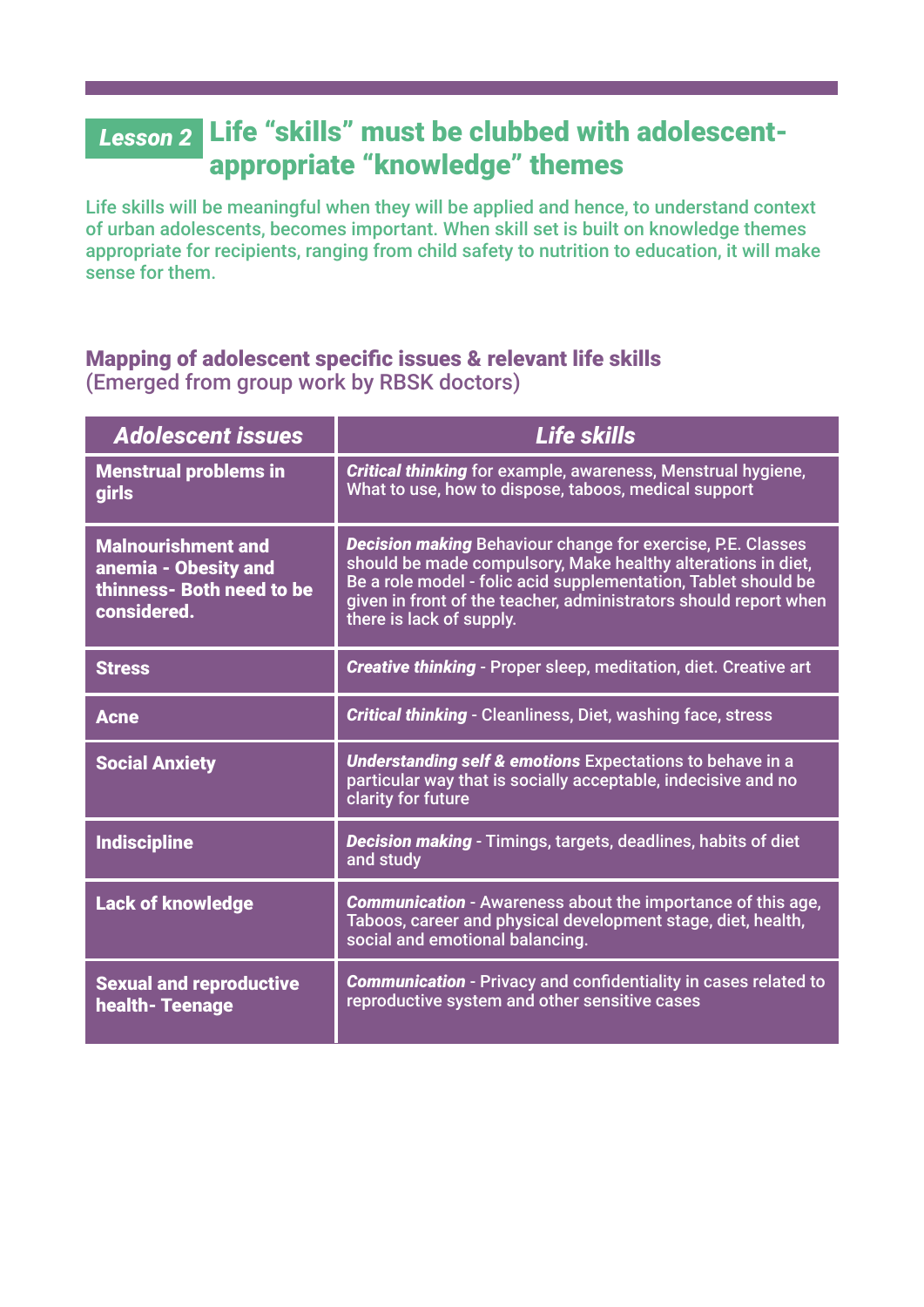

A girl holding pamphlet of household level waste segregation as part of Swachh bharat campaign by SMC – This was clubbed with "Decision making" LSE



Participants learning the world of cyber safety



"Child sexual abuse prevention training joining hands with "Safe Home Safe Street project



"Mental health" role play by RBSK Doctors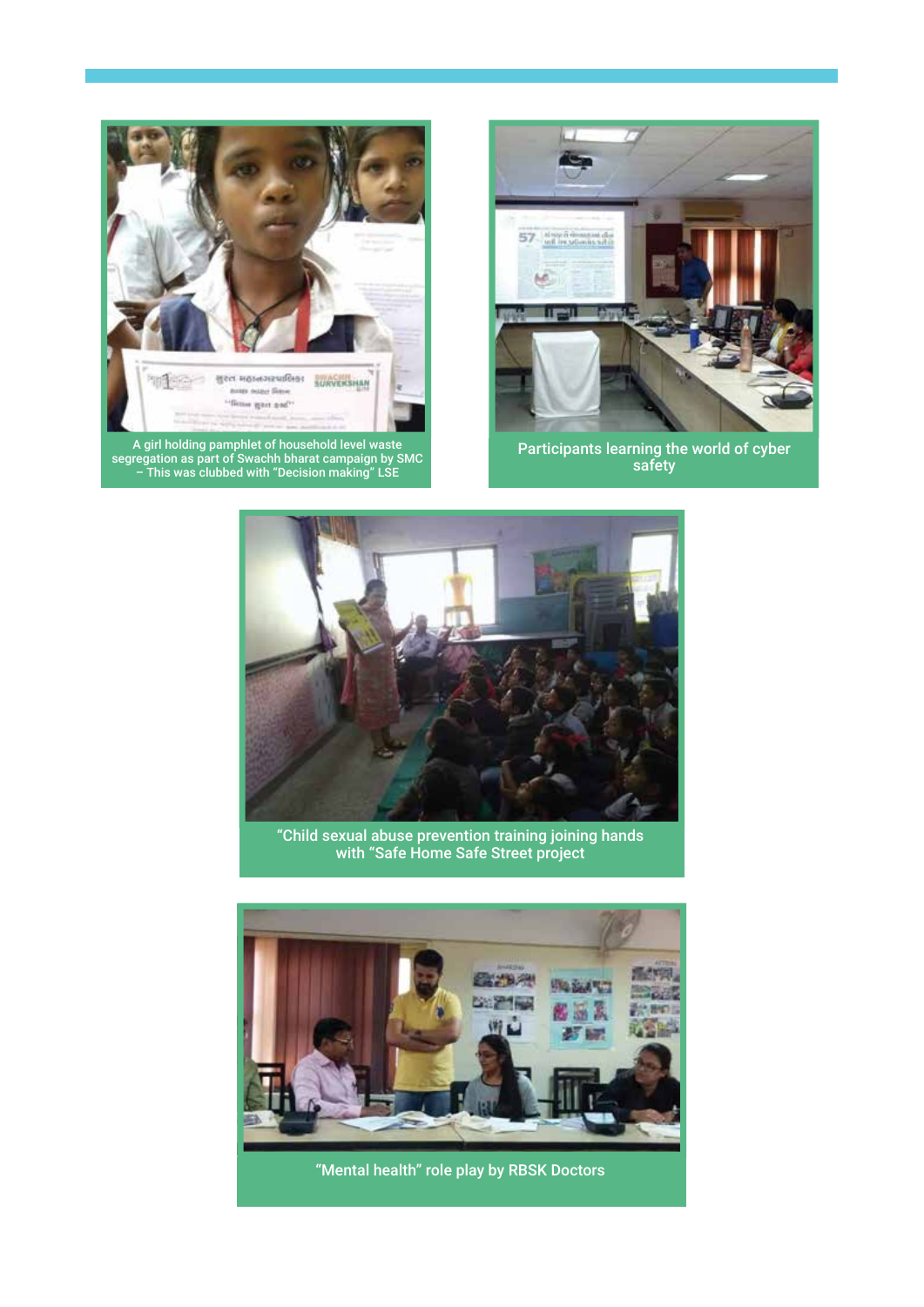#### L<sub>esson 3</sub> Life skills must be integrated in routine curriculum or tasksas a sustainable approach

Urban Government administration systems are loaded with different activities – may be they are ICDS workers or school teachers or doctors. To make LSE model sustainable and easy to accept, for trainers, their inclusion in routine school syllabus or activities will be motivating, convenient and has more probability of manifestation.

#### Four-Point Action Plan of Vijayanagar school teachers forintegrating life skills with school routine

School routine activities has multiple opportunities to integrate Life skills education which teachers themselves come up with. For example –

- *Syllabus chapters* For example, Gopal's story from 7th standard English Book teach-*1.* es how Gopal manages to kill dangerous giants by making them fight to each other. We can teach problem solving or creative thinking with the same. 12 chapters from 6 subjects of 7th standard syllabus had already been identified. Even Audio story listening sessions like Meena Ki Duniya can be utilized to impart Life skills messages.
- *School Assembly in morning* Morning assembly has many opportunities to teach life *2.* skills through prayers, pledge, special days information, daily good thought and book review discussion by students
- *Annual events in school* Activities under Annual Gather-in, drama competitions, *3.* science projects, SMC campaigns like Swachh Bharat or art fairs can very well involve life skills education.
- *Child Clubs & Peer educators* Child clubs can be established for video discussions, *4.* environment club which can demonsterate life skills in their activities and some children can be peer educators.



Arun Sir from school no. 197 explaining in review meeting how he taught reproductive health chapter of science linking with saying no to early marriage and early pregnancy.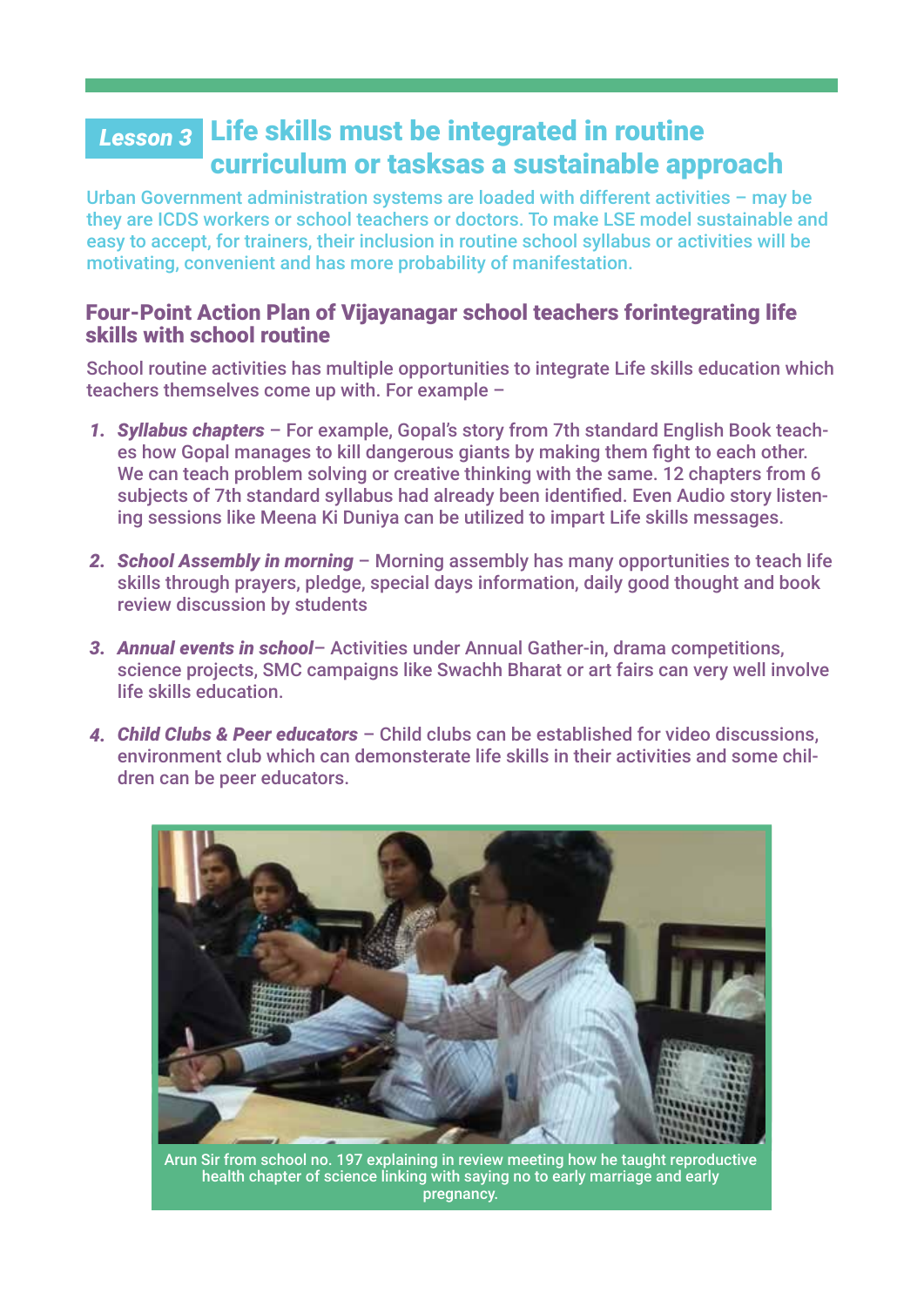#### L<sub>esson 4</sub> Life skills must be imparted through experiential joyful learning

Skills will be best learnt when they will be taught in fun way and experiential manner. Comprehension levels of urban adolescents, their life complexities, urban heterogeneitythese factors suggest that training process must be easy-going and fun to have better results.



*Understanding Emotions through Body Language* - Students from school 208 were excited to learn emotionsthrough body language in different situations



Children were all set to share life skills learning by picturing



School no. 210 students wrote one happy and one sad incident of life on kites and symbolically did kite flying of worries. This was innovative method used by teachers themselves

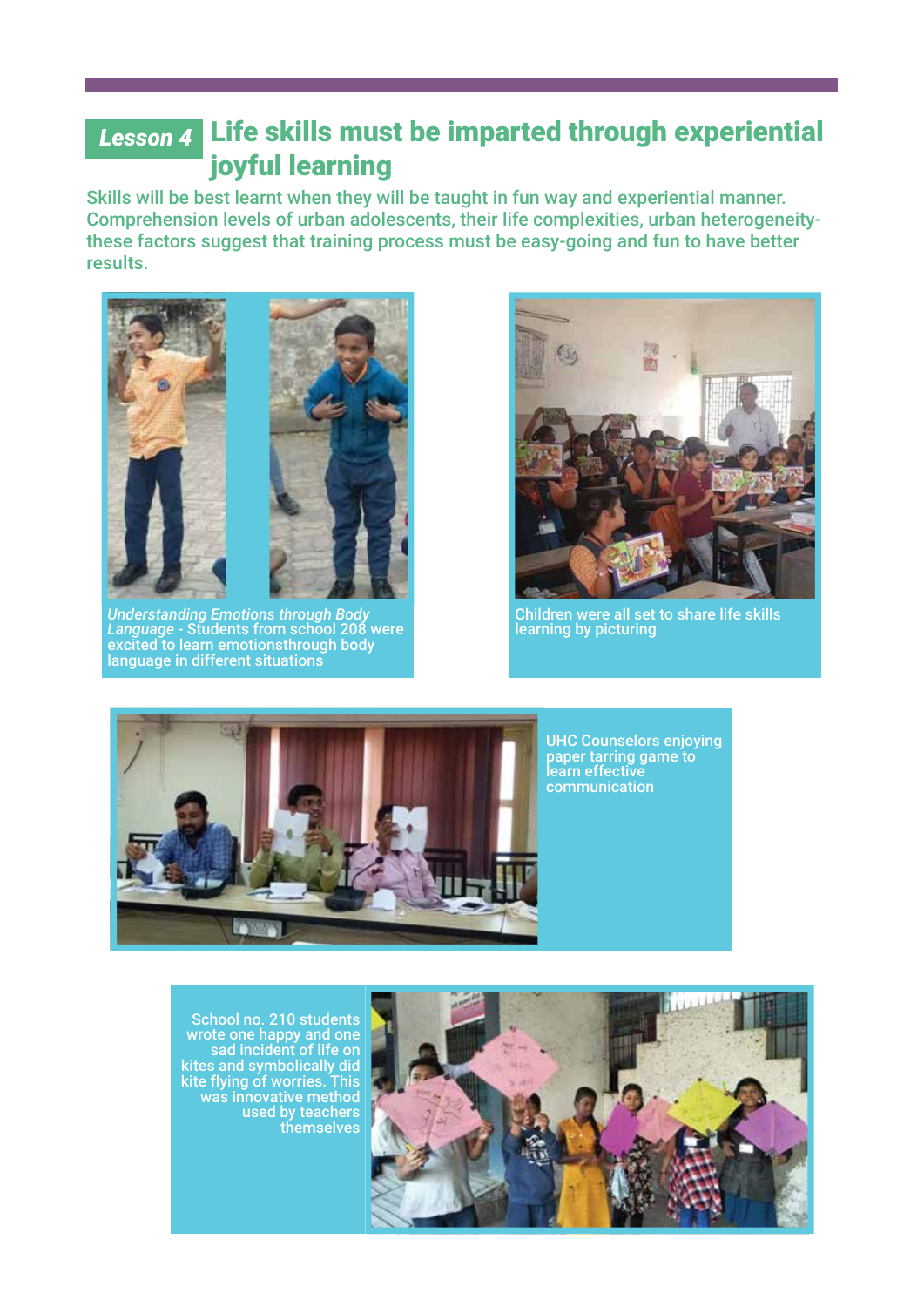#### Lesson 5 Life skills education will be more accepted if it is interwoven with livelihood education skills

Livelihood education and earning avenues is pressing need of urban households – may be in-school adolescents or out-of school adolescents. Even functionaries associated with adolescents also voice out this need. Life skills education is needed but not perceived on as prior as livelihood skills.

"Vocational skill building classes like sewing, beauty parlor, computer, spoken English- is topmost requirement of Out of school Kishoris which can make them financially independent and confident. This will help them to start their own livelihood work. Support in the form of "livelihood work kit" will also be helpful for them." Unanimous demand of Anganwadi workers from Vijayanagar

Peer education among adolescents for integrating life skills & livelihood skills "My parents discuss topic of my marriage sometimes but I want to continue education, join civil services and contribute for my country" - shared by a 16 years old girl in LImbayat Surat. Child Friendly Surat Ambassadors Shivi Khanna & Aryaman Sojitra are willing to integrate life skills with livelihood skills in Anganwadi of Limbayat area of Surat. They started "Spoken English" teaching which demand of out of school girls from Anganwadi was. But, they are also using opportunity to teach them skills like communication and decision making.



UNICEF Chief of Field office, Gujarat listening aspirations of girls from Prabhunagar AWC



Listing possible options useful for learning and earning in group work, Ramnagar AWC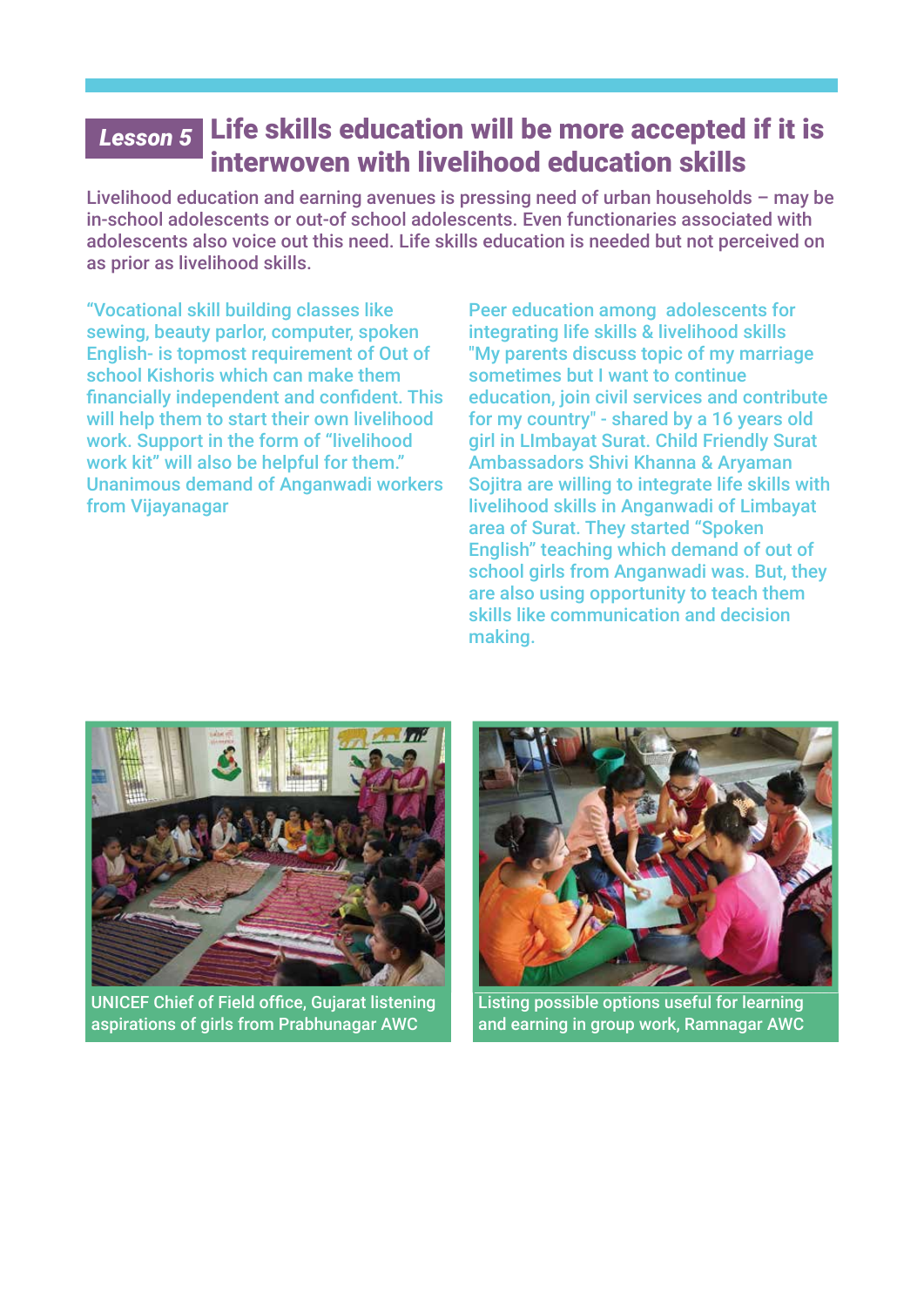## Adolescents already have many life skills;We must *Lesson 6*build on existing skills through sharing and learning

Household poverty, disrupted social cohesion, pull factors of urban life-style – there are such many factors which adolescents are already dealing and coping with life skills. They need listening ears, validation and appreciation. The existing skills must be heard well and education must be built on that.

#### *How Intergenerational Dialogue brought out worldview of girls & mothers?*

'Intergenerational dialogue' – between mothers & adolescent girls was held at Gandhikutir Anganwadi Centre. A total of seven mothers and nine adolescent girls were present in the session.

In first activity, the duo of mother and daughter and they introduced each other, highlighting the positive qualities of each other. The participants then were divided into two groups – one of the mothers and another of the daughters.

They were given the following five questions- What should be done to make the lives of their daughters' / own (for girls) lives better?, Top two priority issues in their area, What they themselves can do to deal with these issues?What can the Government or SMC do for the same?What partners like CFSCKC can do for the same?If they were willing to work voluntarily on the issues of their area?The major issues that emerged from the discussion were – a) Need of education, livelihood skills and enabling the girls to take care of their household duties along with earning. b) Safety and security, especially in term of problems like eve teasing etc were on the top priority for both the groups. c) Many of the participants have shown keen interest in working voluntarily in their localities.

At the end, facilitators discussed with mothers and girls the possible life skills one must have to make adolescent lives better.

#### *How Newspaper Reading in groups brought out communication skills?*

Mass communication strategies are limited for out of school adolescent girls. Reading newspaper is easily accessible but not much encouraged. Knowing this, Girls from Morarji Vasahat were divided in groups, given some newspapers, one girl among them led the group and they found issues from newspaper related to adolescents. They later presented it. Master trainer related life skills of communication and problem solving taking examples of those real life situations.